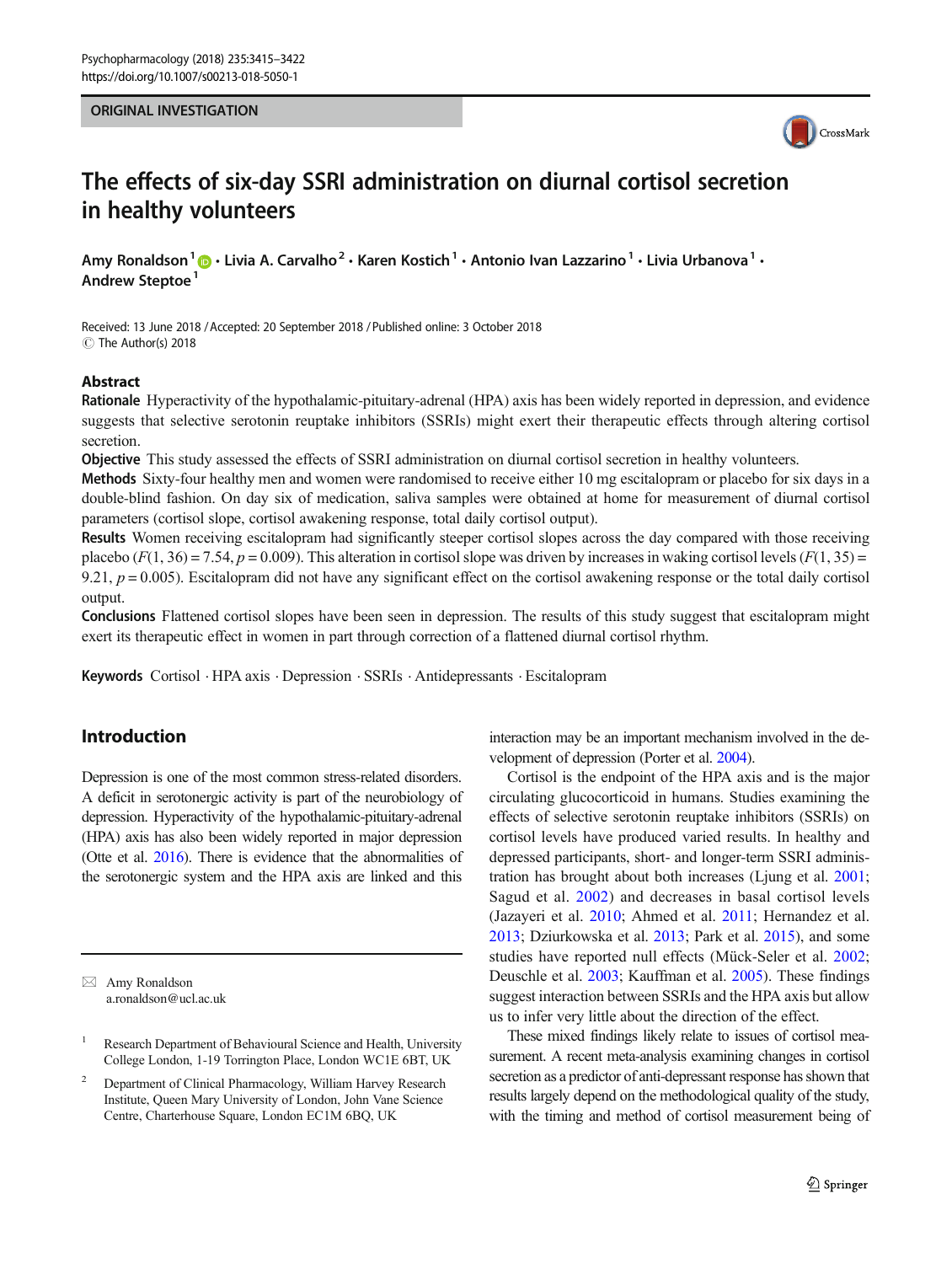great importance (Fischer et al. [2017](#page-6-0)). Cortisol secretion has a marked diurnal pattern. Cortisol is at high levels on waking, followed by a rise that reaches a peak approximately 30 min after waking. This is referred to as the cortisol awakening response (CAR). There is then a subsequent decline across the day, with cortisol reaching its nadir at around midnight (Adam and Kumari [2009\)](#page-6-0). However, to date, studies have largely relied on single measurements of cortisol taken at varying times across the day. Failure to take the diurnal patterning of cortisol secretion into account makes it difficult to make inferences about the effects of SSRIs on HPA axis function. Sampling cortisol several times across the day allows for the measurement of the diurnal cortisol profile and a more in-depth investigation of the involvement of the HPA axis.

Dysregulation of the HPA axis can be due to a reduction in the amplitude of the diurnal pattern (i.e., a flatter slope across the day), a blunted or exaggerated CAR, or changes in total daily cortisol output (area under the curve (AUC)). Dysregulation of HPA axis function has been reported in depression. Depressed patients have been found to have both blunted and heightened CARs (Dedovic and Ngiam [2015](#page-6-0)), increased AUC (Dienes et al. [2013](#page-6-0); Marchand et al. [2014](#page-7-0); Boggero et al. [2017](#page-6-0)), and flatter diurnal cortisol slopes (Adam et al. [2017](#page-6-0)). It is possible that SSRIs exert their therapeutic effects through 'normalising' dysregulation of the diurnal pattern of the HPA axis seen in depression. However, very few studies have examined this. In patients with major depressive disorder (MDD), and in first-degree relatives of depressed patients, longer-term administration of SSRIs has been found to decrease cortisol AUC and decrease waking cortisol levels (Hinkelmann et al. [2012;](#page-6-0) Knorr et al. [2012](#page-7-0); Ruhé et al. [2015\)](#page-7-0). This small body of work suggests that SSRI treatment affects the pattern of diurnal cortisol secretion in depressed patients and those at risk of depression. However, some of the studies cited above report symptom remission alongside SSRIinduced alterations in diurnal cortisol secretion (Hinkelmann et al. [2012;](#page-6-0) Ruhé et al. [2015](#page-7-0)). In addition, studying this association in depressed patients may be confounded by symptomatic features of the disease, medications, and clinical history. This means that we cannot distinguish whether observed changes in cortisol secretion are due to symptomatology or direct biological effects of serotonergic alterations on HPA axis function. To date, only one study has assessed the effects of SSRI administration on diurnal cortisol secretion in healthy volunteers. In this study, short-term administration of SSRIs brought about increases in waking cortisol levels (Harmer et al. [2003\)](#page-6-0), in direct opposition to the effects seen in patients with depression. However, Harmer et al. ([2003](#page-6-0)) did not report on other parameters of diurnal cortisol secretion known to be important in depression (Adam et al. [2017](#page-6-0)).

Therefore, the aim of the current study is to assess the effects of short-term SSRI administration on several aspects of diurnal HPA axis function in healthy volunteers. We hypothesise that six-day administration of the SSRI escitalopram will bring about alterations in the CAR, the cortisol AUC, and the cortisol slope. However, we are unable to hypothesise about the direction of these alterations as this study is the first to explore the effects of SSRIs on these cortisol parameters in non-depressed people. Harmer et al. [\(2003](#page-6-0)) observed increases in waking cortisol after six-day administration of citalopram in healthy volunteers. Therefore, we hypothesise that escitalopram will bring about the same increase in our participants. Sex is known to be an important confounder when it comes to examining stressrelated disease (Bale and Epperson [2015](#page-6-0)), and women show greater HPA axis reactivity to stress compared to men (Goel et al. [2014\)](#page-6-0). Depression is more prevalent in women (Otte et al. [2016](#page-7-0)), and women have been found to be more responsive to SSRIs than men (Khan et al. [2005\)](#page-7-0). Therefore, in this study, we will also examine how sex influences the effects of SSRIs on diurnal HPA axis function.

## Materials and methods

Participants and design The data used in this analysis were collected as part of the Stress Pathways Study. The Stress Pathways Study was a randomised, double-blind, placebocontrolled trial designed to assess the effects of seven-day administration of pharmacological probes on the stress response in healthy volunteers. All data were collected with the written informed consent of the participants. Ethical approval was obtained from the UCL Research Ethics Committee.

Participants were 70 healthy volunteers who were recruited from UCL campus. Participants were randomised to receive either 10 mg escitalopram (SSRI) or placebo every morning after breakfast for seven days. The seven-day study period was chosen, as escitalopram is known to exert therapeutic effects in patients with depression by the end of one week of treatment (Montgomery et al. [2001;](#page-7-0) Taylor et al. [2006](#page-7-0)). Saliva samples were provided at home for diurnal cortisol measurement on day six of placebo/escitalopram administration. Participants had to be generally healthy, aged 18–65 years and not taking any medications regularly (excluding the contraceptive pill). Specific exclusion criteria included any chronic haematological, inflammatory, pulmonary, liver, renal, gastrointestinal, heart, cerebrovascular, and psychiatric disease; any history of thromboembolism; and any current infection. Participants who suffered from asthma, who had known allergies to the study medications, previous gastrointestinal bleedings, or who were pregnant or breastfeeding were excluded. Only patients with blood pressure in the normal range were included (90/60 to 140/90 mmHg).

We carried out analyses on 64 participants who successfully provided saliva samples on day six (32 escitalopram, 32 placebo). Of the six participants excluded from the analysis,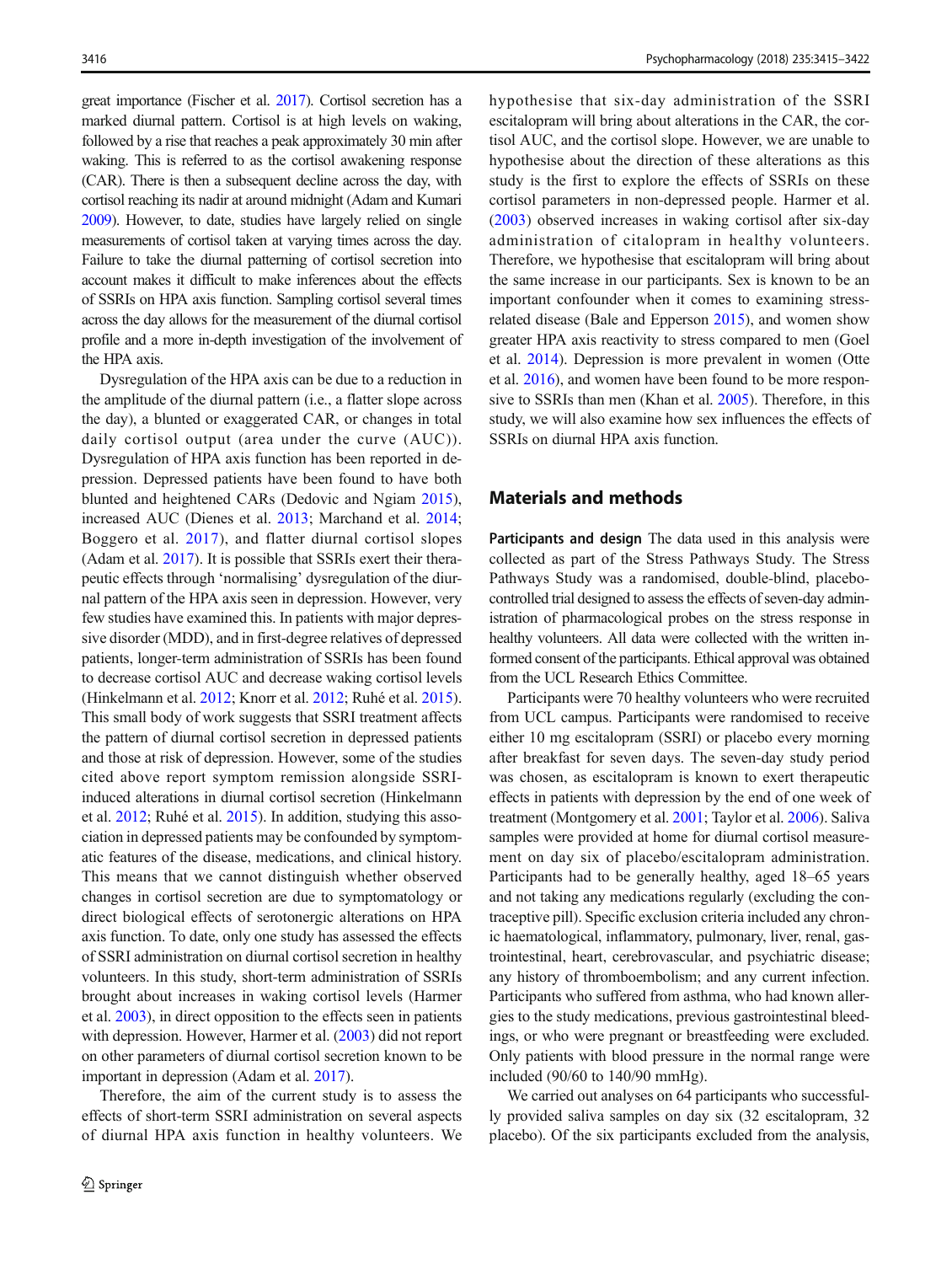three failed to return the saliva samples (all placebo), and three dropped out due to side effects (all escitalopram).

Study protocol Study participants came to a brief session where they had their body composition measured and completed a questionnaire containing demographic and psychosocial measures. Participants then received the study medication and were instructed to take one capsule every morning after breakfast for the following seven days. Participants were advised not to take any other medications or herbal remedies while taking part in the study and to avoid alcohol and vigorous physical activity. Participants were also provided with a saliva sampling kit to be used at home in order to analyse diurnal cortisol secretion. The following morning participants began taking the medication. On day six of medication, saliva sampling for the measurement of diurnal cortisol secretion took place. Participants were recruited in a manner which ensured that saliva sampling always took place on a weekday.

Diurnal salivary cortisol The saliva kit included seven prelabelled 'salivette' collection tubes (Sarstedt, Leicester, UK) and a cortisol diary. The cortisol diary contained instructions on how and when to give samples. These diaries were also used to record information on factors likely to introduce variation in cortisol samples such as mood, exercise, and daily stressors. Participants provided seven saliva samples over the course of a weekday: on waking, 30 min after waking (30+), 10 a.m., noon, 4 p.m., 8 p.m., and bedtime. Participants stored their sample in the refrigerator before returning them to the laboratory at UCL. Cortisol levels were assessed from saliva using a time-resolved immunoassay with fluorescence detection at the University of Dresden. Inter- and intra-assay variability was below 4%.

Following analysis, three different indices of diurnal HPA axis function were calculated for each participant: CAR, cortisol AUC, and cortisol slope across the day. The CAR was calculated by subtracting the waking from the  $+30$ -min values. When calculating the CAR, we omitted individuals who reported a delay of  $> 15$  min between waking and taking the 'waking' sample (Dockray et al. [2008\)](#page-6-0). We computed the cortisol AUC with respect to ground (Pruessner et al. [2003\)](#page-7-0). The cortisol slope was calculated in nanomoles per litre per minute (nmol/L/min) by regressing cortisol on sample collection time, with + 30 min excluded; higher values indicate a steeper decrease in cortisol over the day. Waking and evening (the average of 8 p.m. and bedtime) values were also calculated. As there were missing cortisol samples for some participants, the sample size for each analysis differed (Table [2](#page-4-0)).

Stress-related psychological factors Depressive symptoms, anxiety, and positive affect were measured at baseline and the day after diurnal salivary cortisol collection (day seven). Depressive symptoms were measured using the Beck Depression Inventory (BDI)-II (Beck et al. [1988\)](#page-6-0). The Cronbach's alpha for the BDI-II in this sample was 0.87 at baseline. Anxiety was measured using the anxiety subscale of the Hospital Anxiety and Depression Scale (HADS) (Zigmond and Snaith [1983\)](#page-7-0). The Cronbach's alpha for the HADS anxiety subscale at baseline was 0.83. Positive affect was measured using the positive subscale of the Positive and Negative Affect Scale (PANAS) (Watson et al. [1988\)](#page-7-0). The Cronbach's alpha for the positive affect scale was 0.83 at baseline.

Demographic factors Age, sex, ethnicity, BMI, smoking status, and level of parental education were measured in all participants. Hormonal contraceptive use was measured in women. As the majority of participants were students, parental education was used as an indicator of socioeconomic status (SES). Smoking status was measured as a binary variable (current smoker/non-smoker). BMI was calculated using the standard formula  $(kg/m^2)$ .

Statistical analyses Normality tests revealed that all cortisol parameters were normally distributed. Two-way ANOVAs and chi-square tests were used to compare the medication groups on all demographic characteristics. Where relevant, sex was included as a between-person factor alongside medication. Changes in stress-related psychological factors were assessed using two-way ANCOVAs, with medication and sex as between-person factors, and baseline values being included as covariates. Differences between the two medication groups on all diurnal cortisol parameters were analysed using two-way ANCOVAs, with medication and sex being included as between-person factors. We examined the main effects of medication as well as the interactive effect of sex. Where there were significant interaction effects of sex on diurnal cortisol parameters, we repeated the analyses in men and women separately. The significance level was set to  $p < 0.05$  for all analyses, with precise  $p$  values reported for all test results. All statistical analyses were performed using SPSS version 22.0 (SPSS Inc., Chicago, IL, USA).

## Results

Participants Table [1](#page-3-0) summarises the characteristics of the participants. The sample had an age range of 18–33 years, were almost two-thirds women (62.5%), and were mostly normal weight (79.7% BMI < 25). Over half the sample were white (53.1%), and the majority of participants had a high SES based upon parental education (84.4%).

Scores on the BDI-II at baseline ranged from 0 to 31 indicating the presence of depression in some participants. One participant (escitalopram) had a BDI-II score greater than 19 indicating the presence of probable clinical depression. Scores on the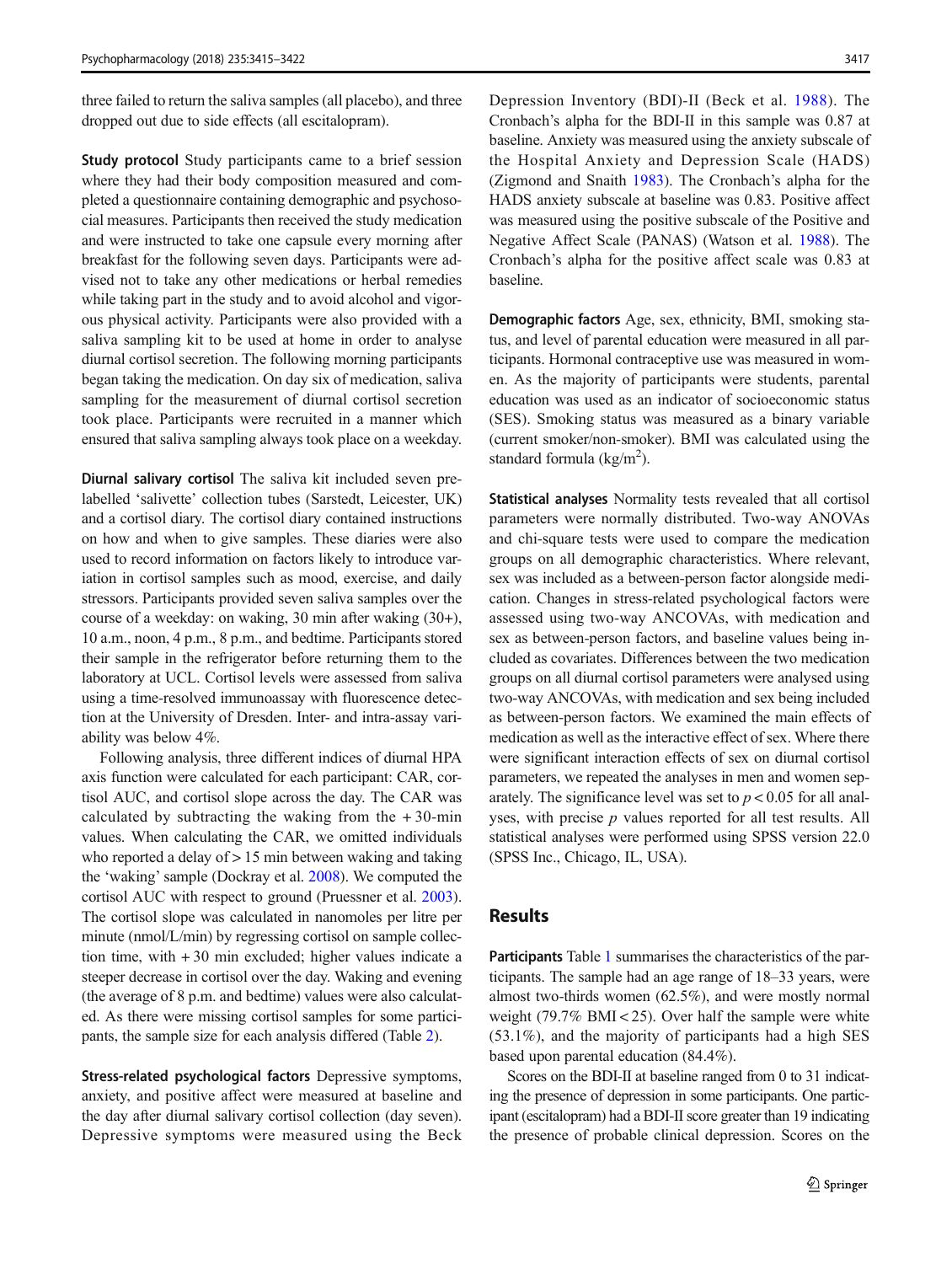| Characteristic               | Escitalopram $(n=32)$<br>Mean $\pm$ SD or $N$ (%) | Placebo $(n=32)$<br>Mean $\pm$ SD or N (%) | Escitalopram vs. placebo |                            |
|------------------------------|---------------------------------------------------|--------------------------------------------|--------------------------|----------------------------|
|                              |                                                   |                                            | Group $p$ value          | Group $\times$ sex p value |
| Age (years)                  | $22.06 \pm 3.89$                                  | $22.22 \pm 3.00$                           | 0.692                    | $0.021*$                   |
| Female                       | 17(53.1)                                          | 23(71.9)                                   | 0.121                    |                            |
| BMI $(kg/m^2)$               | $23.26 \pm 4.17$                                  | $23.20 \pm 4.01$                           | 0.757                    | 0.267                      |
| Smoker                       | 9(28.1)                                           | 4(12.5)                                    | 0.120                    |                            |
| Ethnicity (White)            | 17(53.1)                                          | 17(53.1)                                   | 0.955                    |                            |
| SES $(n = 64)$               |                                                   |                                            | 0.853                    |                            |
| Low                          | 3(9.4)                                            | 3(9.4)                                     |                          |                            |
| Medium                       | 1(3.1)                                            | 2(6.3)                                     |                          |                            |
| High                         | 27(84.4)                                          | 27(84.4)                                   |                          |                            |
| Hormonal contraception       | 7(41.2)                                           | 5(21.7)                                    | 0.304                    |                            |
| Depressive symptoms baseline | $5.91 \pm 6.59$                                   | $6.41 \pm 5.07$                            | 0.685                    | 0.463                      |
| Depressive symptoms 7 days   | $5.67 \pm 5.19$                                   | $6.13 \pm 6.88$                            | 0.709                    | 0.241                      |
| Anxiety symptoms baseline    | $4.75 \pm 2.81$                                   | $5.28 \pm 4.03$                            | 0.739                    | 0.945                      |
| Anxiety symptoms 7 days      | $3.90 \pm 2.87$                                   | $5.61 \pm 4.32$                            | 0.064                    | 0.119                      |
| Positive affect baseline     | $35.25 \pm 5.74$                                  | $34.97 \pm 4.81$                           | 0.548                    | 0.128                      |
| Positive affect 7 days       | $32.73 \pm 7.19$                                  | $33.97 \pm 6.01$                           | 0.385                    | 0.230                      |

<span id="page-3-0"></span>**Table 1** Demographic characteristics of the sample  $(n = 64)$ 

\*statistically significant  $(p < 0.05)$ 

HADS anxiety subscale at baseline ranged from 0 to 15 indicating the presence of probable anxiety in some participants. Five participants had scores of 11 or greater indicating anxiety (one escitalopram; four placebo). Sensitivity analyses were carried out with these participants removed  $(n = 5)$ . Exclusion of these participants did not affect the results of the study.

The escitalopram group did not differ significantly from the placebo group in terms of sex, BMI, smoking status, ethnicity, or SES (see Table [2](#page-4-0) for all  $p$  values). There were also no significant differences between groups in baseline depression scores, anxiety scores, or positive affect scores. Amongst female participants, there was no significant difference between experimental conditions in terms of hormonal contraception use. There was a significant interaction between medication group and sex with respect to age  $(F(1, 60) = 5.60, p = 0.021)$ , with differences in age in men but not women. Men in the escitalopram group were younger ( $M = 20.06$  years, SD = 0.63 years) than men receiving placebo ( $M = 22.44$  years, SD = 0.81 years).

Stress-related psychological factors We investigated the effects of the study medications on depression, anxiety, and positive affect on the seventh day of administration. This was in order to clarify that any differences in diurnal cortisol parameters between drug groups on the sixth study day were not caused by changes in stress- or mood-related factors. The escitalopram group did not differ from the placebo group in depression scores, anxiety scores, or positive affect (see Table 1). There were also no main or interactive effects of sex on any of these factors.

Diurnal cortisol parameters There was no main effect of medication and no main or interactive effect of sex on cortisol AUC (all  $p$  values > 0.05). There was also no main effect of medication or interactive effect of sex on the CAR (all  $p$  values > 0.05). However, there was a main effect of sex on the CAR  $(F(1, 48) = 4.62, p = 0.037)$ . Women had more pronounced CARs than men, regardless of medication group (Women:  $M = 13.19$  nmol/L, SE = 2.39 nmol/L; Men:  $M =$ 5.03 nmol/L,  $SE = 2.95$  nmol/L).

There was no main effect of medication ( $p = 0.38$ ) or sex ( $p =$ 0.12) on cortisol slope. However, the ANOVA revealed a significant medication group by sex interaction effect on cortisol slope  $(F(1, 58) = 5.49, p = 0.023)$ . Analysing male and female participants separately revealed no effect of medication on cortisol slope in men ( $p = 0.40$ ). However, there was an effect of medication in women  $(F(1, 36) = 7.54, p = 0.009)$ . Women taking escitalopram had steeper cortisol slopes  $(M = 0.033$  nmol/L/min, SD = 0.017 nmol/L/min) compared with women receiving placebo  $(M = 0.014$  $(M = 0.014$  $(M = 0.014$  nmol/L/min, SD = 0.023 nmol/L/min) (Fig. 1).

Alterations in cortisol slope can be driven by levels of cortisol at waking and/or in the evening. Therefore, we examined the effect of escitalopram on waking and evening cortisol levels in female participants. There was a significant main effect of medication on cortisol waking values  $(F(1, 35))$  = 9.21,  $p = 0.005$ ), with levels being higher in female participants taking escitalopram  $(M = 30.44 \text{ nmol/L}, SD =$ 9.39 nmol/L) than placebo  $(M = 18.57 \text{ nmol/L}, SD =$ 13.31 nmol/L). There was no main effect of medication on cortisol evening values ( $p = 0.13$ ). What these findings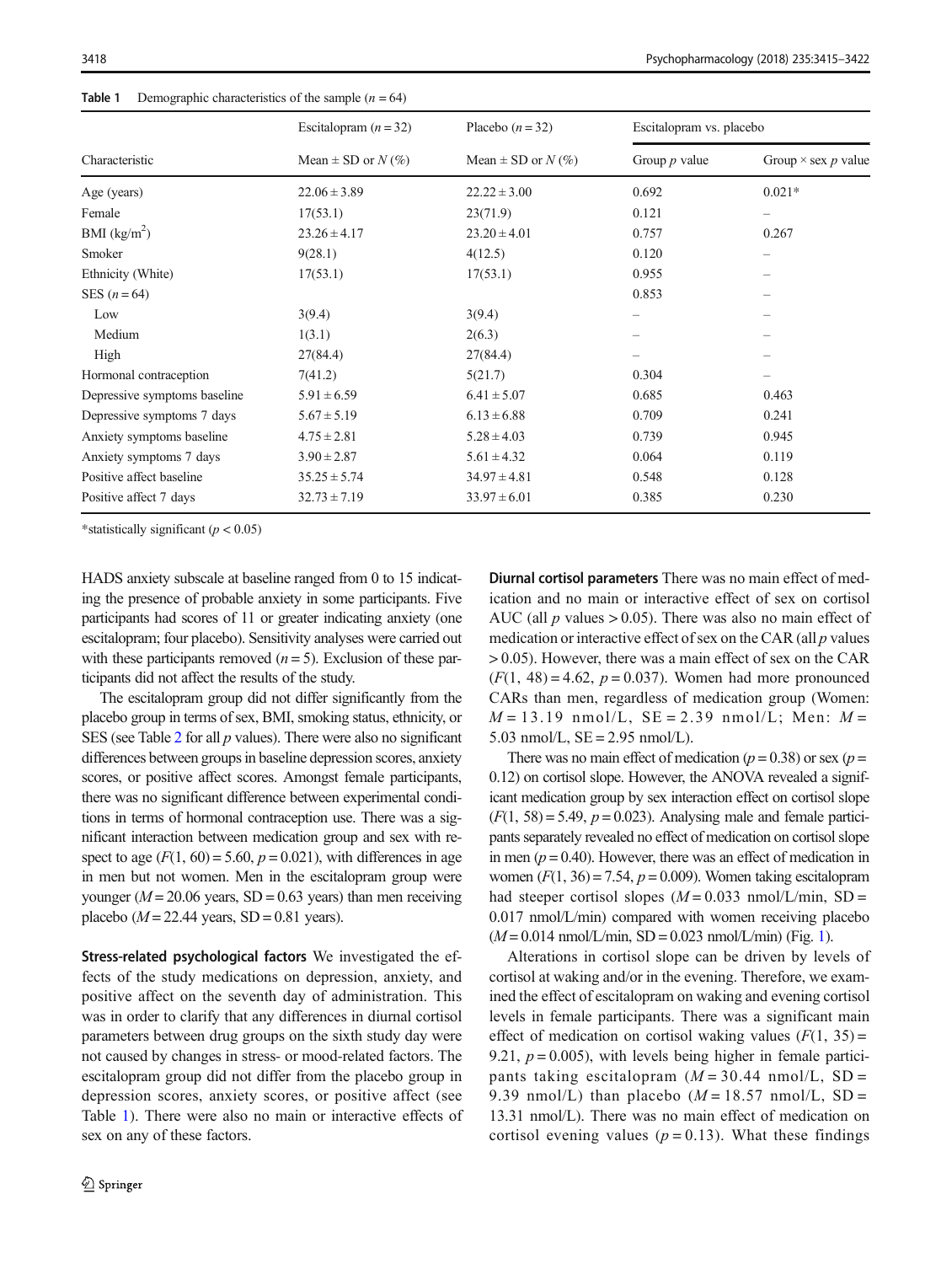<span id="page-4-0"></span>Table 2 Mean diurnal cortisol

| <b>Table 2</b> Mean diurnal cortisol<br>parameter values |                                               | Escitalopram        | Placebo             | Escitalopram vs. placebo |                                 |
|----------------------------------------------------------|-----------------------------------------------|---------------------|---------------------|--------------------------|---------------------------------|
|                                                          | Diurnal cortisol parameters                   | Mean $\pm$ SD       | Mean $\pm$ SD       | Group $p$<br>value       | Group $\times$ sex $p$<br>value |
|                                                          | Waking cortisol (nmol/L) $(n = 61)$           | $25.16 \pm 12.83$   | $18.67 \pm 13.34$   | 0.071                    | 0.104                           |
|                                                          | Bedtime cortisol (nmol/L) $(n = 62)$          | $5.99 \pm 9.68$     | $6.31 \pm 8.76$     | 0.836                    | 0.092                           |
|                                                          | Average evening cortisol (nmol/L)<br>$(n=62)$ | $6.41 \pm 5.87$     | $6.58 \pm 5.29$     | 0.904                    | 0.085                           |
|                                                          | Cortisol AUC (nmol/L) $(n = 59)$              | $209.57 \pm 82.49$  | $188.31 \pm 71.82$  | 0.225                    | 0.676                           |
|                                                          | CAR (nmol/L) $(n = 52)$                       | $7.63 \pm 12.26$    | $13.07 \pm 14.85$   | 0.440                    | 0.221                           |
|                                                          | Cortisol slope $(nmol/L/min)$<br>$(n=62)$     | $0.0219 \pm 0.0239$ | $0.0153 \pm 0.0224$ | 0.378                    | $0.023*$                        |

\*statistically significant ( $p < 0.05$ )

suggest is that the alterations in cortisol slope seen in the female escitalopram group were being driven by increases in waking cortisol levels.

Because men receiving escitalopram were somewhat younger on average than men receiving placebo, sensitivity analyses were carried out with age included as a covariate in the male-only analyses. ANCOVA revealed no significant main effects of drug on any of the cortisol parameters (all  $p$  values  $> 0.05$ ).



Fig. 1 Escitalopram versus placebo. Mean salivary cortisol values across the day in (a) men and (b) women. Saliva samples were taken on waking, waking + 30 min, 10 a.m., noon, 4 p.m., 8 p.m., and at bedtime in healthy volunteers who received six days treatment with escitalopram (black line), or placebo (grey line). Error bars represent SEM

| <b>Discussion</b> |  |  |
|-------------------|--|--|

The aim of this study was to assess the effects of six-day administration of escitalopram on several different indices of diurnal HPA axis function in healthy volunteers. This was the first study to examine the effects of SSRIs on cortisol slope, CAR, and AUC in healthy volunteers. This permitted the measurement of the direct effects of SSRIs on diurnal cortisol secretion independent of symptom remission or changes in mood. We hypothesised that escitalopram would lead to changes in the CAR, the cortisol AUC, and the cortisol slope, and, more specifically, that escitalopram would bring about an increase in waking cortisol levels. We also postulated that sex would influence the effects of escitalopram on cortisol. The results of this study provide some support for these hypotheses. Compared with placebo, women taking escitalopram had significantly steeper cortisol slopes across the day. This difference was independent of any differences in stress- or mood-related factors, suggesting that the observed results were due to direct biological effects of escitalopram on HPA axis function. In line with our hypothesis, this alteration in cortisol slope seen in women taking escitalopram was driven by an increase in waking levels of cortisol. Six-day administration of escitalopram did not have a significant effect on the cortisol AUC or the CAR.

It is difficult to compare our results with previous work directly, because *almost all* studies have assessed effects of SSRIs on HPA axis function in clinical populations. Cortisol AUC and the CAR are known to be altered in depression (Marchand et al. [2014;](#page-7-0) Dedovic and Ngiam [2015](#page-6-0)). Our study involved healthy volunteers which may explain why we did not observe any significant effects on overall daily cortisol output or on the CAR. However, we did find that escitalopram brought about a steepening of the cortisol slope in healthy women and that this was likely driven by increases in waking cortisol levels. This finding is supported by the work of Harmer et al. [\(2003\)](#page-6-0) who found that six-day administration of citalopram (20 mg/day) brought about significant increases in waking cortisol in healthy volunteers.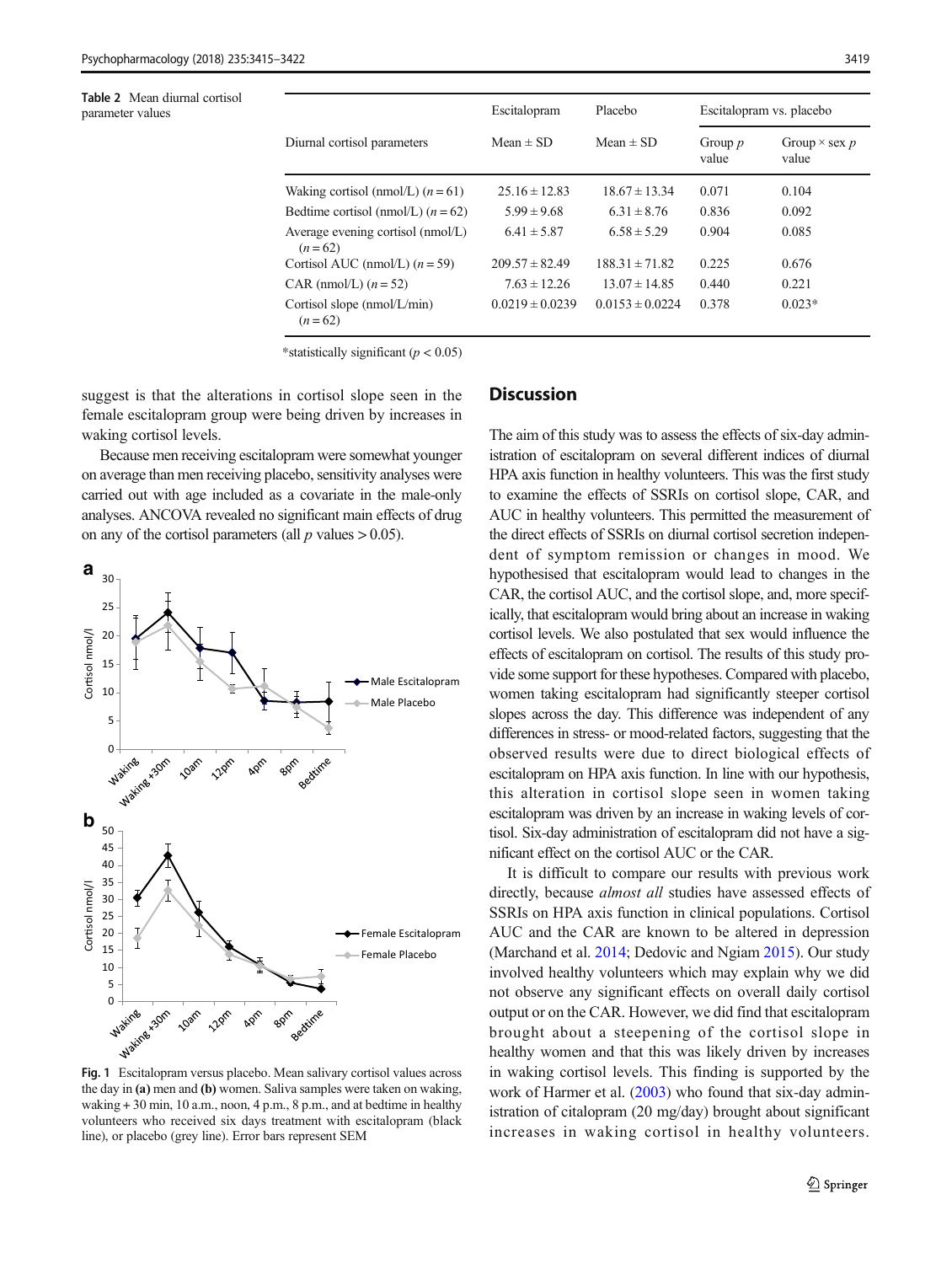Interestingly, in depressed patients, SSRIs have been found to lower waking cortisol levels (Knorr et al. [2012](#page-7-0); Ruhé et al. [2015\)](#page-7-0). Since waking cortisol levels may be increased in depression (Bhagwagar et al. [2005](#page-6-0)), the direction of the effect of SSRIs on waking cortisol could be related to mental health status.

Mechanistically, there are a number of ways in which escitalopram could have altered HPA axis function in women in the current study. The serotonergic system has been found to exert substantial effects on HPA axis function (Porter et al. [2004\)](#page-7-0). 5-HT receptor agonists are known to induce cortisol secretion in both human (Pitchot et al. [2004\)](#page-7-0) and murine studies (Mikkelsen et al. [2004\)](#page-7-0). Therefore, SSRI-induced increases in serotonin might bring about changes in cortisol secretion via the serotonergic receptors. In fact, immunohistochemical studies have shown that 5-HT receptors are present on the paraventricular nucleus of the hypothalamus which is responsible for the release of corticotropin-releasing hormone (CRH)—the initial effector of the HPA axis (Lanfumey et al. [2008\)](#page-7-0). Melatonin—a hormone involved in regulating sleeping and waking cycles—has been shown to affect 5-HT receptor-mediated activation of the HPA axis (Raghavendra and Kulkarni [2000](#page-7-0)). SSRIs increase melatonin levels in depressed patients (Carvalho et al. [2009](#page-6-0)). Therefore, SSRI-induced changes in melatonin levels might explain the alterations in waking cortisol levels in the current study.

Escitalopram may have also exerted direct effects on HPA axis function. A growing body of research suggests that SSRIs may affect the HPA axis via modulation of the corticosteroid receptors. Four days treatment with citalopram has been shown to increase both glucocorticoid and mineralocorticoid receptor sensitivity in healthy humans (Pariante et al. [2004,](#page-7-0) [2012\)](#page-7-0). Flatter cortisol slopes have been associated with reduced GR sensitivity (Jarcho et al. [2013\)](#page-6-0). It is possible that the steeper cortisol slope seen in women taking escitalopram in the current study is a result of increased sensitivity of the corticosteroid receptors.

Steeper slopes were only observed in women taking escitalopram. There are a number of reasons why this might be. Firstly, there are known sex differences in HPA axis function (Bale and Epperson [2015\)](#page-6-0). Women have been shown to have increased diurnal cortisol secretion (Carpenter et al. [2015\)](#page-6-0), and higher oestrogen levels have also been associated with higher morning cortisol peaks (Wolfram et al. [2011](#page-7-0)). This may be why we observed higher CARs in women in the current study, independent of the effects of the study medications. Women have been shown previously to have higher CARs compared with men (Kunz-Ebrecht et al. [2004\)](#page-7-0). Male steroidal sex hormones also appear to play a role in cortisol secretion. For example, testosterone is known to decrease corticosterone in rats (Panagiotakopoulos and Neigh [2014](#page-7-0)).

Secondly, the sex difference observed in the current study may be related to 5-HT1A receptor expression. Stimulation of the 5-HT1A receptor increases cortisol secretion (Pitchot et al.

[2004\)](#page-7-0). It may be that female HPA axis function is more responsive to increased levels of serotonin due to enhanced receptor stimulation. According to Goel and colleagues, oestrogen potentiates 5-HT1A receptor stimulation of the HPA axis, whereas testosterone decreases it (Goel et al. [2014\)](#page-6-0). This may explain the increases in waking cortisol seen in the women receiving escitalopram. In further support of this, research has shown that the level of 5-HT1A receptor mRNA in the pituitary gland is almost seven times higher in women (Goel and Bale [2010\)](#page-6-0).

Finally, women with depression are thought to have more favourable therapeutic responses to SSRIs. A review of 15 RCTs revealed that female depressed patients on the whole are more responsive to SSRI treatment than male patients in terms of symptom remission (Khan et al. [2005\)](#page-7-0). There is also evidence for a role of oestrogen in the sex differences seen in therapeutic responses to SSRIs (Damoiseaux et al. [2014](#page-6-0)).

In terms of therapeutic implications, as mentioned previously, flatter cortisol slopes have been observed in depression (Sjögren et al. [2006;](#page-7-0) Jarcho et al. [2013;](#page-6-0) Doane et al. [2013\)](#page-6-0). Although no changes in stress or mood factors were observed, the steepening of the cortisol slope observed in women taking SSRIs in the current study may be one of the mechanisms through which these drugs exert their therapeutic effects. HPA axis changes might precede mood effects. This area warrants further investigation, and future studies should take sex differences into consideration.

A strength of this study is that it was a randomised placebocontrolled double-blind trial. The study had a retention rate of 91.4% with 64 participants providing usable data on some parameters of diurnal cortisol secretion. However, it is possible that this study was underpowered to detect certain effects. There were more women than men in the current study, meaning that we may have lacked sufficient statistical power to detect drug effects in men. We included women in the study who were taking hormonal contraception which is known to affect cortisol secretion (Kirschbaum et al. [1999\)](#page-7-0). This may have impacted results. However, there was no difference in contraception use between the two experimental conditions. Additionally, our sample was largely composed of healthy university students from high socioeconomic backgrounds. Therefore, the results may not be readily generalizable to other groups, or to clinical groups with depression. Cortisol was measured over a single day, meaning that the diurnal secretion may have been affected by situational factors rather than longterm factors. However, we measured cortisol over the course of a weekday which may help counteract the effects of singleday sampling as most people have established weekday routines. Nevertheless, this measurement issue should be borne in mind while interpreting results.

In conclusion, the results of this study indicate that six-day treatment with the SSRI escitalopram brings about a steepening of cortisol slopes in healthy women, via increases in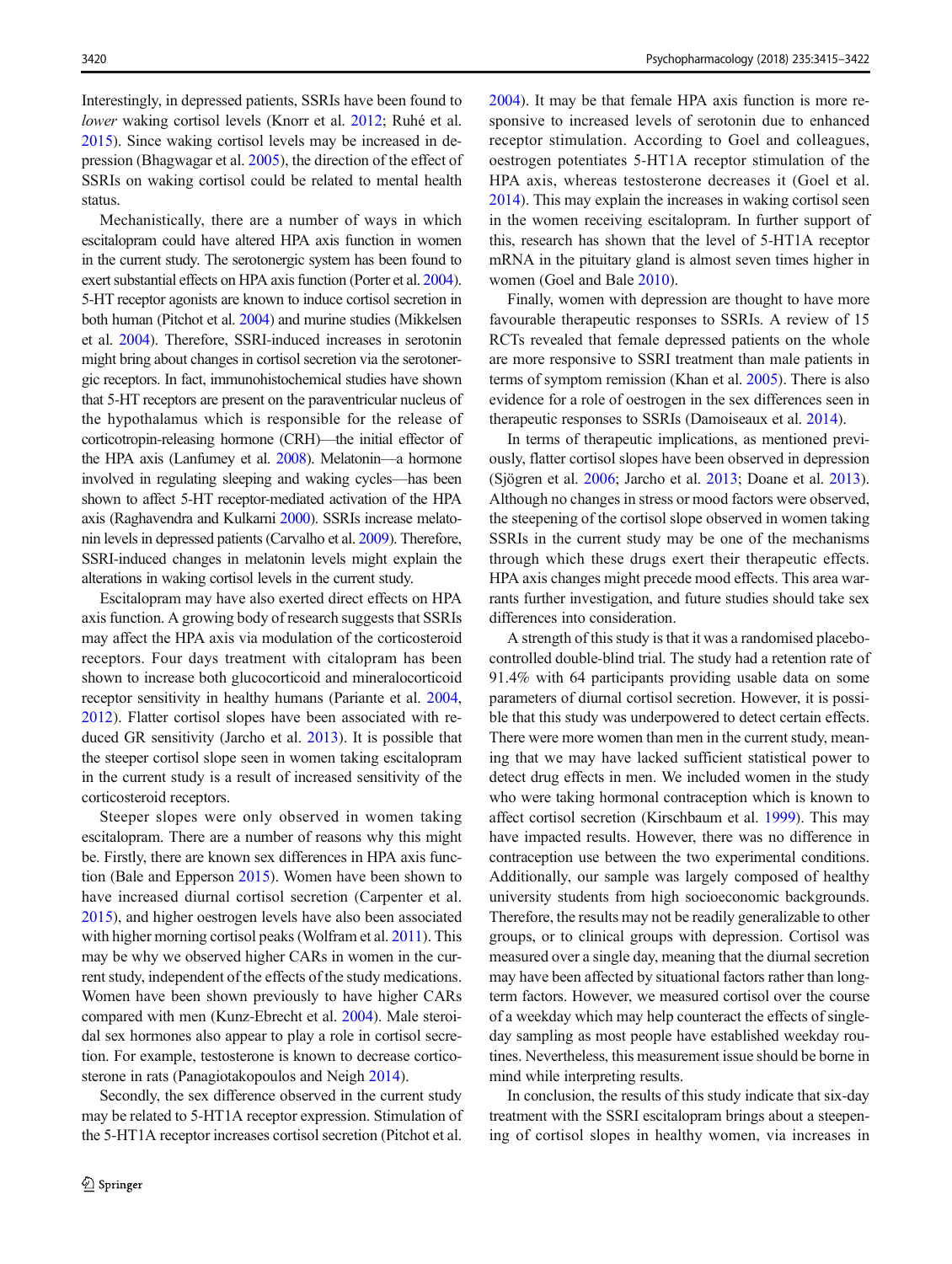<span id="page-6-0"></span>waking cortisol levels. Flattened cortisol rhythms have been seen in depression. This finding suggests that SSRIs may exert their therapeutic effects in women via correction of a flattened diurnal cortisol rhythm.

Funding This work was supported by the British Heart Foundation (grant number RG/10/05/28296 and FS/13/40/30343).

#### Compliance with ethical standards

The authors assert that all procedures contributing to this work comply with the ethical standards of the relevant national and institutional committees on human experimentation and with the Helsinki Declaration of 1975, as revised in 2008.

Conflict of interest The authors declare that they have no conflict of interest.

Open Access This article is distributed under the terms of the Creative Commons Attribution 4.0 International License (http:// creativecommons.org/licenses/by/4.0/), which permits unrestricted use, distribution, and reproduction in any medium, provided you give appropriate credit to the original author(s) and the source, provide a link to the Creative Commons license, and indicate if changes were made.

### References

- Adam EK, Kumari M (2009) Assessing salivary cortisol in large-scale, epidemiological research. Psychoneuroendocrinology 34:1423– 1436. <https://doi.org/10.1016/j.psyneuen.2009.06.011>
- Adam EK, Quinn ME, Tavernier R, McQuillan MT, Dahlke KA, Gilbert KE (2017) Diurnal cortisol slopes and mental and physical health outcomes: a systematic review and meta-analysis. Psychoneuroendocrinology 83:25–41. [https://doi.org/10.1016/j.](https://doi.org/10.1016/j.psyneuen.2017.05.018) [psyneuen.2017.05.018](https://doi.org/10.1016/j.psyneuen.2017.05.018)
- Ahmed AH, Calvird M, Gordon RD, Taylor PJ, Ward G, Pimenta E, Young R, Stowasser M (2011) Effects of two selective serotonin reuptake inhibitor antidepressants, sertraline and escitalopram, on aldosterone/renin ratio in normotensive depressed male patients. J Clin Endocrinol Metab 96:1039–1045. [https://doi.org/10.1210/jc.](https://doi.org/10.1210/jc.2010-2603) [2010-2603](https://doi.org/10.1210/jc.2010-2603)
- Bale TL, Epperson CN (2015) Sex differences and stress across the lifespan. Nat Neurosci 18:1413–1420. [https://doi.org/10.1038/nn.](https://doi.org/10.1038/nn.4112) [4112](https://doi.org/10.1038/nn.4112)
- Beck AT, Steer RA, Carbin MG (1988) Psychometric properties of the Beck depression inventory: twenty-five years of evaluation. Clin Psychol Rev 8:77–100
- Bhagwagar Z, Hafizi S, Cowen PJ (2005) Increased salivary cortisol after waking in depression. Psychopharmacology 182:54–57. [https://doi.](https://doi.org/10.1007/s00213-005-0062-z) [org/10.1007/s00213-005-0062-z](https://doi.org/10.1007/s00213-005-0062-z)
- Boggero IA, Hostinar CE, Haak EA, Murphy MLM, Segerstrom SC (2017) Psychosocial functioning and the cortisol awakening response: meta-analysis, P-curve analysis, and evaluation of the evidential value in existing studies. Biol Psychol 129:207–230. [https://](https://doi.org/10.1016/j.biopsycho.2017.08.058) [doi.org/10.1016/j.biopsycho.2017.08.058](https://doi.org/10.1016/j.biopsycho.2017.08.058)
- Carpenter T, Grecian S, Reynolds R (2015) Sex differences in early life programming of the hypothalamic-pituitary-adrenal axis in humans suggest increased vulnerability in females. Psychoneuroendocrinology 61: 32. <https://doi.org/10.1016/j.psyneuen.2015.07.476>
- Carvalho LA, Gorenstein C, Moreno R, Pariante C, Markus RP (2009) Effect of antidepressants on melatonin metabolite in depressed patients. J Psychopharmacol Oxf Engl 23:315–321. [https://doi.org/10.](https://doi.org/10.1177/0269881108089871) [1177/0269881108089871](https://doi.org/10.1177/0269881108089871)
- Damoiseaux VA, Proost JH, Jiawan VCR, Melgert BN (2014) Sex differences in the pharmacokinetics of antidepressants: influence of female sex hormones and oral contraceptives. Clin Pharmacokinet 53:509–519. <https://doi.org/10.1007/s40262-014-0145-2>
- Dedovic K, Ngiam J (2015) The cortisol awakening response and major depression: examining the evidence. Neuropsychiatr Treat 11:1181– 1189
- Deuschle M, Hamann B, Meichel C, Krumm B, Lederbogen F, Kniest A, Colla M, Heuser I (2003) Antidepressive treatment with amitriptyline and paroxetine: effects on saliva cortisol concentrations. J Clin Psychopharmacol 23:201–205
- Dienes KA, Hazel NA, Hammen CL (2013) Cortisol secretion in depressed, and at-risk adults. Psychoneuroendocrinology 38:927– 940. <https://doi.org/10.1016/j.psyneuen.2012.09.019>
- Doane LD, Mineka S, Zinbarg RE, Craske M, Griffith JW, Adam EK (2013) Are flatter diurnal cortisol rhythms associated with major depression and anxiety disorders in late adolescence? The role of life stress and daily negative emotion. Dev Psychopathol 25:629– 642. <https://doi.org/10.1017/S0954579413000060>
- Dockray S, Bhattacharyya MR, Molloy GJ, Steptoe A (2008) The cortisol awakening response in relation to objective and subjective measures of waking in the morning. Psychoneuroendocrinology 33:77–82. <https://doi.org/10.1016/j.psyneuen.2007.10.001>
- Dziurkowska E, Wesolowski M, Dziurkowski M (2013) Salivary cortisol in women with major depressive disorder under selective serotonin reuptake inhibitors therapy. Arch Womens Ment Health 16:139– 147. <https://doi.org/10.1007/s00737-013-0329-z>
- Fischer S, Macare C, Cleare AJ (2017) Hypothalamic-pituitary-adrenal (HPA) axis functioning as predictor of antidepressant response-meta-analysis. Neurosci Biobehav Rev 83:200–211. [https://doi.org/10.](https://doi.org/10.1016/j.neubiorev.2017.10.012) [1016/j.neubiorev.2017.10.012](https://doi.org/10.1016/j.neubiorev.2017.10.012)
- Goel N, Bale TL (2010) Sex differences in the serotonergic influence on the hypothalamic-pituitary-adrenal stress axis. Endocrinology 151: 1784–1794. <https://doi.org/10.1210/en.2009-1180>
- Goel N, Workman JL, Lee TT, et al (2014) Sex differences in the HPA axis. Compr Physiol
- Harmer CJ, Bhagwagar Z, Shelley N, Cowen PJ (2003) Contrasting effects of citalopram and reboxetine on waking salivary cortisol. Psychopharmacology 167:112–114. [https://doi.org/10.1007/](https://doi.org/10.1007/s00213-003-1417-y) [s00213-003-1417-y](https://doi.org/10.1007/s00213-003-1417-y)
- Hernandez ME, Mendieta D, Pérez-Tapia M, Bojalil R, Estrada-Garcia I, Estrada-Parra S, Pavón L (2013) Effect of selective serotonin reuptake inhibitors and immunomodulator on cytokines levels: an alternative therapy for patients with major depressive disorder. Clin Dev Immunol 2013:267871. <https://doi.org/10.1155/2013/267871>
- Hinkelmann K, Moritz S, Botzenhardt J, Muhtz C, Wiedemann K, Kellner M, Otte C (2012) Changes in cortisol secretion during antidepressive treatment and cognitive improvement in patients with major depression: a longitudinal study. Psychoneuroendocrinology 37:685–692. <https://doi.org/10.1016/j.psyneuen.2011.08.012>
- Jarcho MR, Slavich GM, Tylova-Stein H, Wolkowitz OM, Burke HM (2013) Dysregulated diurnal cortisol pattern is associated with glucocorticoid resistance in women with major depressive disorder. Biol Psychol 93:150–158. [https://doi.org/10.1016/j.biopsycho.](https://doi.org/10.1016/j.biopsycho.2013.01.018) [2013.01.018](https://doi.org/10.1016/j.biopsycho.2013.01.018)
- Jazayeri S, Keshavarz SA, Tehrani-Doost M, Djalali M, Hosseini M, Amini H, Chamari M, Djazayery A (2010) Effects of eicosapentaenoic acid and fluoxetine on plasma cortisol, serum interleukin-1beta and interleukin-6 concentrations in patients with major depressive disorder. Psychiatry Res 178:112–115. [https://doi.](https://doi.org/10.1016/j.psychres.2009.04.013) [org/10.1016/j.psychres.2009.04.013](https://doi.org/10.1016/j.psychres.2009.04.013)